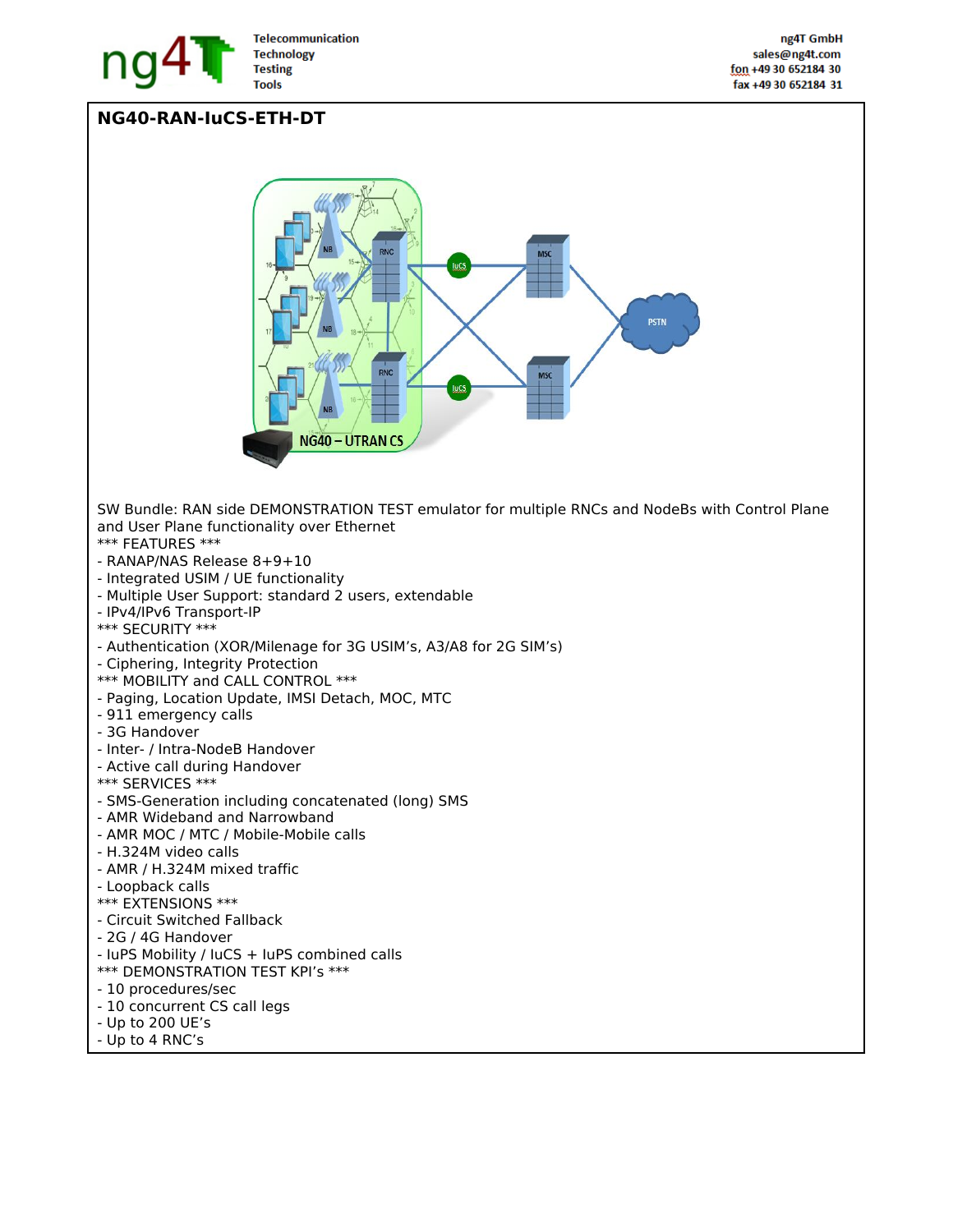

## **NG40-RAN-IuCS-ETH-FT**